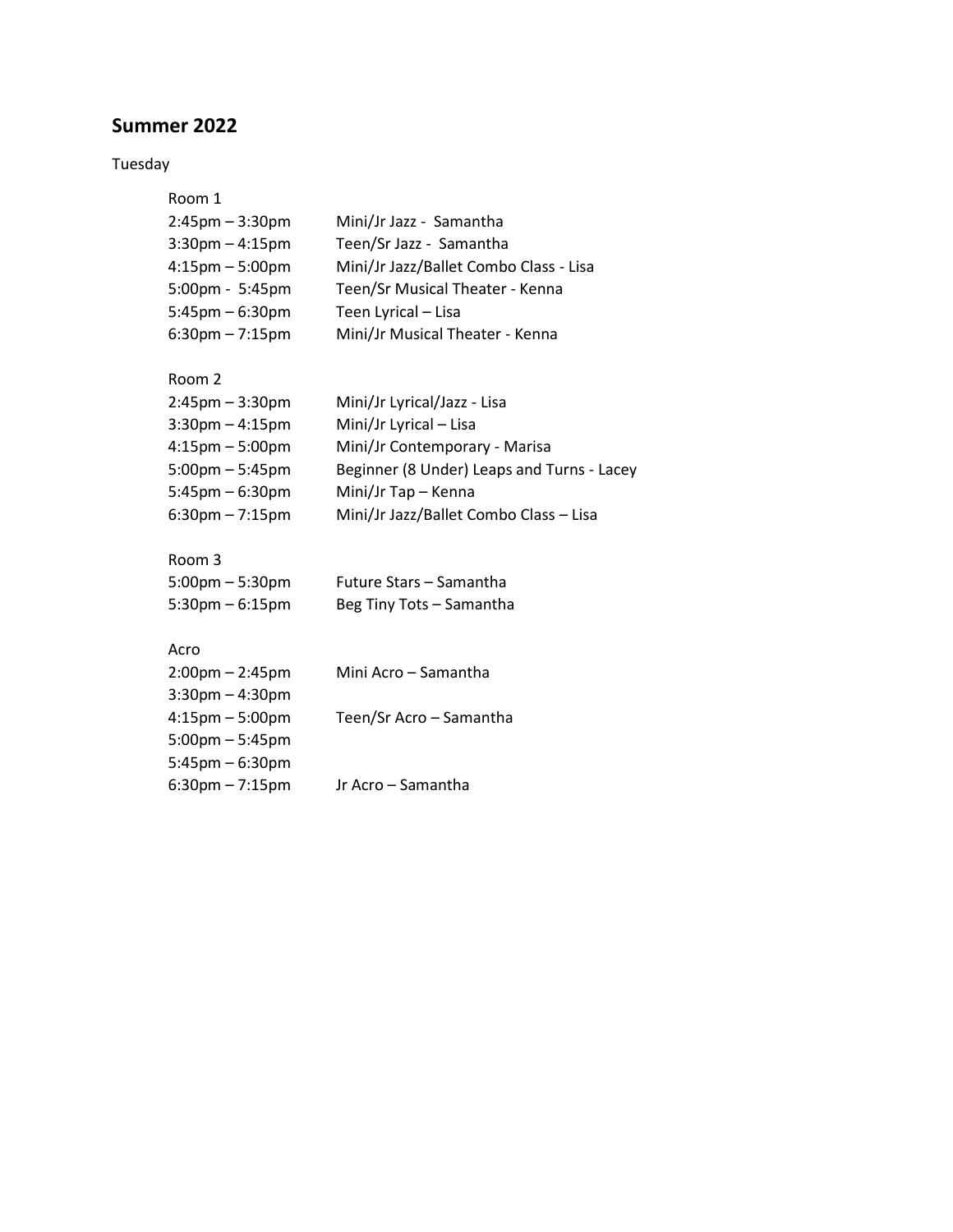## Wednesday

Room 1

| $2:00 \text{pm} - 2:45 \text{pm}$ | Beginner/Intermediate (11 and under) Stretch and Core - Riley |
|-----------------------------------|---------------------------------------------------------------|
| $2:45$ pm – $3:30$ pm             | Mini/Jr Lyrical - Riley                                       |
| $3:30$ pm $-4:15$ pm              | Teen/Sr Lyrical - Riley                                       |
| $4:15 \text{pm} - 5:00 \text{pm}$ | Intermediate (9-11) Technique - Riley                         |
| $5:00$ pm – 5:45pm                | Intermediate (9 to 11) Leaps and Turns - Riley                |
| $5:45$ pm – 6:30pm                | Advanced (12 and Up) Leaps and Turns - Riley                  |
| $6:30$ pm – 7:15pm                | Teen/Sr Latin Ballroom - Ashley                               |
|                                   |                                                               |

### Room 2

| $2:00$ pm – 2:45pm                | Teen/Sr Contemporary - Leah     |
|-----------------------------------|---------------------------------|
| $2:45$ pm – $3:30$ pm             | Teen/Sr Ballet - Leah           |
| $3:30$ pm $-4:15$ pm              | Teen/Sr Musical Theater - Leah  |
| $4:15 \text{pm} - 5:00 \text{pm}$ | Mini/Jr Hip Hop - Dara          |
| $5:00$ pm – 5:45pm                | Teen/Sr Hip Hop - Dara          |
| $5:45$ pm – 6:30pm                | Mini/Jr Latin Ballroom - Ashley |
|                                   |                                 |

### Room 3

| $2:45$ pm $-3:30$ pm              | Tap Level 2 - Alison         |
|-----------------------------------|------------------------------|
| $3:30$ pm $-4:15$ pm              | Mini/Jr Jazz - Dara          |
| $4:15 \text{pm} - 5:00 \text{pm}$ | Beginner Tiny Tots - Alison  |
| $5:00$ pm $-5:45$ pm              | Level 2/3 Tiny Tots - Alison |
| $5:45$ pm $-6:30$ pm              | Level 3/4 Tiny Tots - Alison |

#### Acro

| $2:00$ pm – 2:45pm    | Jr Acro - Dara                  |
|-----------------------|---------------------------------|
| $2:45$ pm – $3:30$ pm | Mini Acro - Dara                |
| $3:30$ pm $-4:30$ pm  |                                 |
| $4:15$ pm $-5:00$ pm  | Teen/ Sr Silks and Hoops - Leah |
| $5:00$ pm $-5:45$ pm  | Jr Silks and Hoops - Leah       |
| $5:45$ pm – 6:30pm    | Teen/Sr Acro - Dara             |